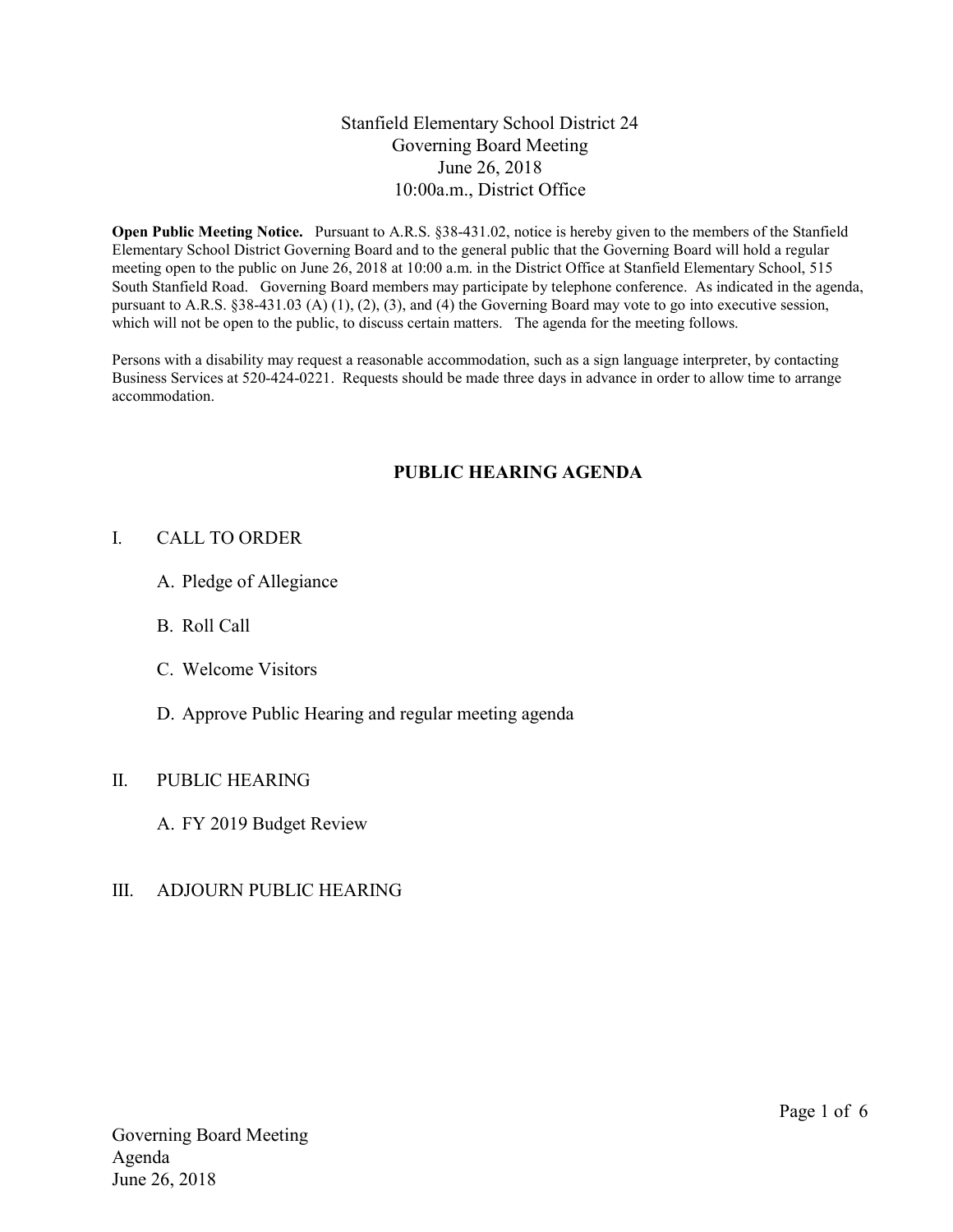# REGULAR MEETING AGENDA

### I. CALL TO ORDER

#### II. CALL TO THE PUBLIC

Guidance for Public Participation in Board Meetings is provided in Policy BEDH. The President may recognize individuals wishing to address the Board under Call to the Public or under the item on the Agenda they wish to address. Each individual will be allowed five minutes unless additional time was requested and granted in advance by the Superintendent or President. ARS 38-432.02(H) provides that Board members shall not respond to comments unless the item is on the agenda.

The Board shall not hear personal complaints against school personnel or a person connected with the district. A procedure is provided by the Board for disposition of legitimate complaints in Policies KL, KB and KLD.

### LLAMADA AL PÚBLICO

La póliza BEDH, provee una guía publica para participar en juntas de la Mesa Directiva. El presidente de la Mesa Directiva puede reconocer a los individuos que desean dirigirse a la mesa bajo llamada al público o bajo el artículo en la agenda que desean tratar. A cada individuo se le otorgaran cinco minutos de tiempo, a menos que el Presidente o Superintendente le hayan concedido tiempo adicional por adelantado. La Póliza ARS 38- 432.02 dice que ningún miembro de la mesa responderá a ningún tipo de comentarios de temas que no estén en la agenda.

La mesa no oirá quejas personales en contra de personal de la escuela o personas que tengan alguna conexión con el Distrito. Para este tipo de quejas la mesa provee otro tipo de procedimientos para la disposición de quejas legítimas las cuales se encuentran en las siguientes Pólizas KL, KB, y KLD.

### III. APPROVAL OF MINUTES

Approve the May 10, 2018 regular and May 15, 2018 and May 22, 2018 special governing board meeting minutes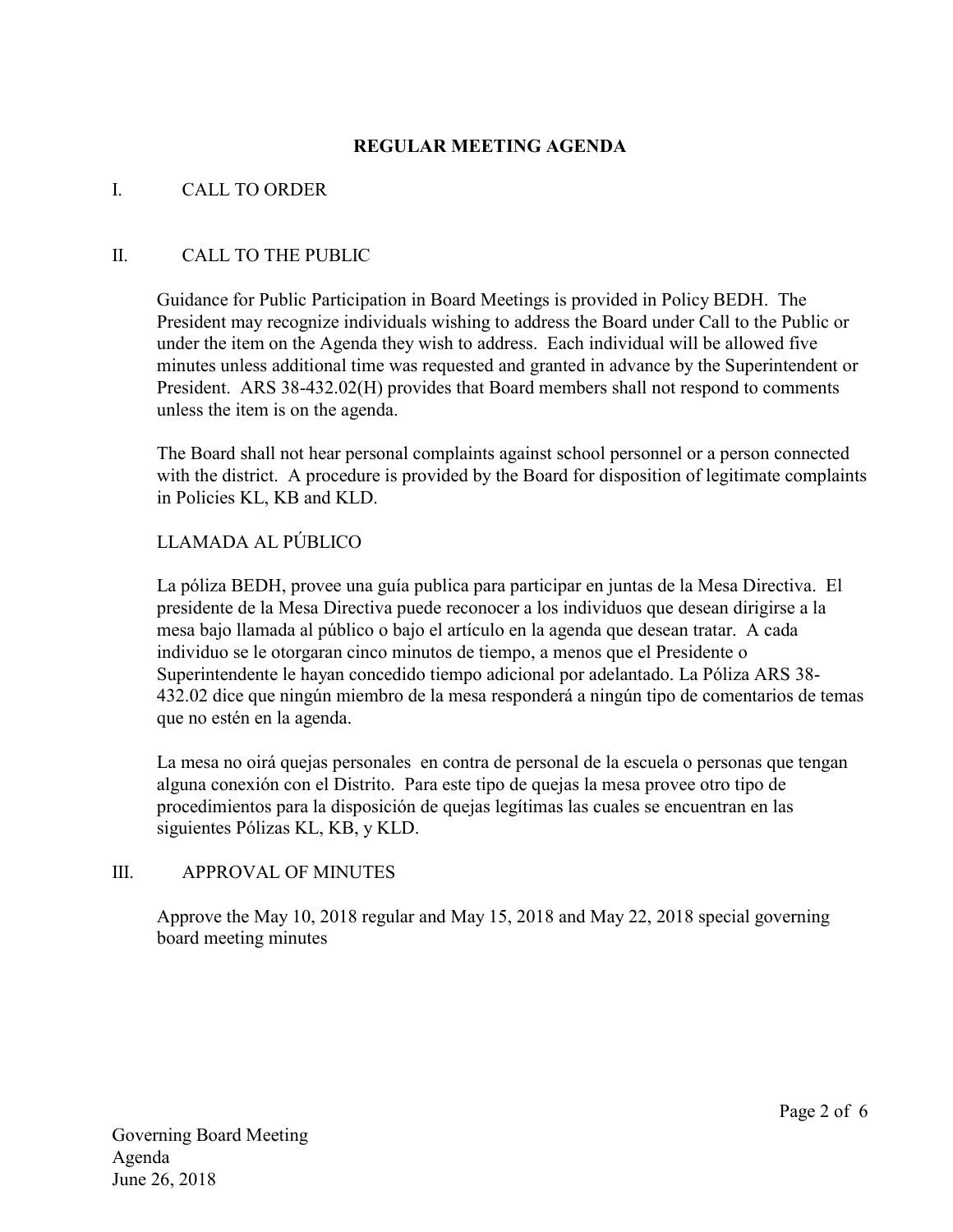#### IV. REPORTS

- B. Superintendent's Report
	- 1. Teacher Salary Increase
	- 2. Hiring Status
	- 3. Budget FY18 and FY19
- C. May Public Funds Expenditure Reports (Pages 1-4)
- D. May Student Activities Report (Page 5-6)
- E. Principal's Report (Page 7)
- F. Operations Support Services Reports (Page 8-9) 1. Technology 2. Maintenance
- V. NEW BUSINESS ACTION ITEMS PERSONNEL

All hiring is pending satisfactory completion of background investigation, records verification, and fingerprint report.

- A. Accept resignation for Carlos Marin, Maintenance III and Security, effective June 30, 2018 (Page 10)
- B. Approve Hire, Jim Tapia for Maintenance III, Notice of "At-Will" Appointment -260-day schedule, 1.0 FTE positions, effective July 1, 2018
- C. Approve Hire, James Meyer for Bus Driver, Notice of "At-Will" Appointment -189-day schedule, 1.0 FTE positions, effective August 6, 2018
- D. Approve hire for Nicholas Huys for FY2018-19, Teacher Contract, effective July 30, 2018
- E. Approve extra duty compensation for Nancy Patterson for ELL Coordinator for FY19
- F. Approve hire for Carrie Van Slyke, Teacher on Assignment, effective August 1, 2018
- G. Accept hire for Paulette Allen Chambers, Teacher Contract, effective August 1, 2018
- H. Approve Hire, Rudolph Macias for Instructional Aide, Notice of "At-Will" Appointment 189-day schedule, 1.0 FTE positions, effective August 6, 2018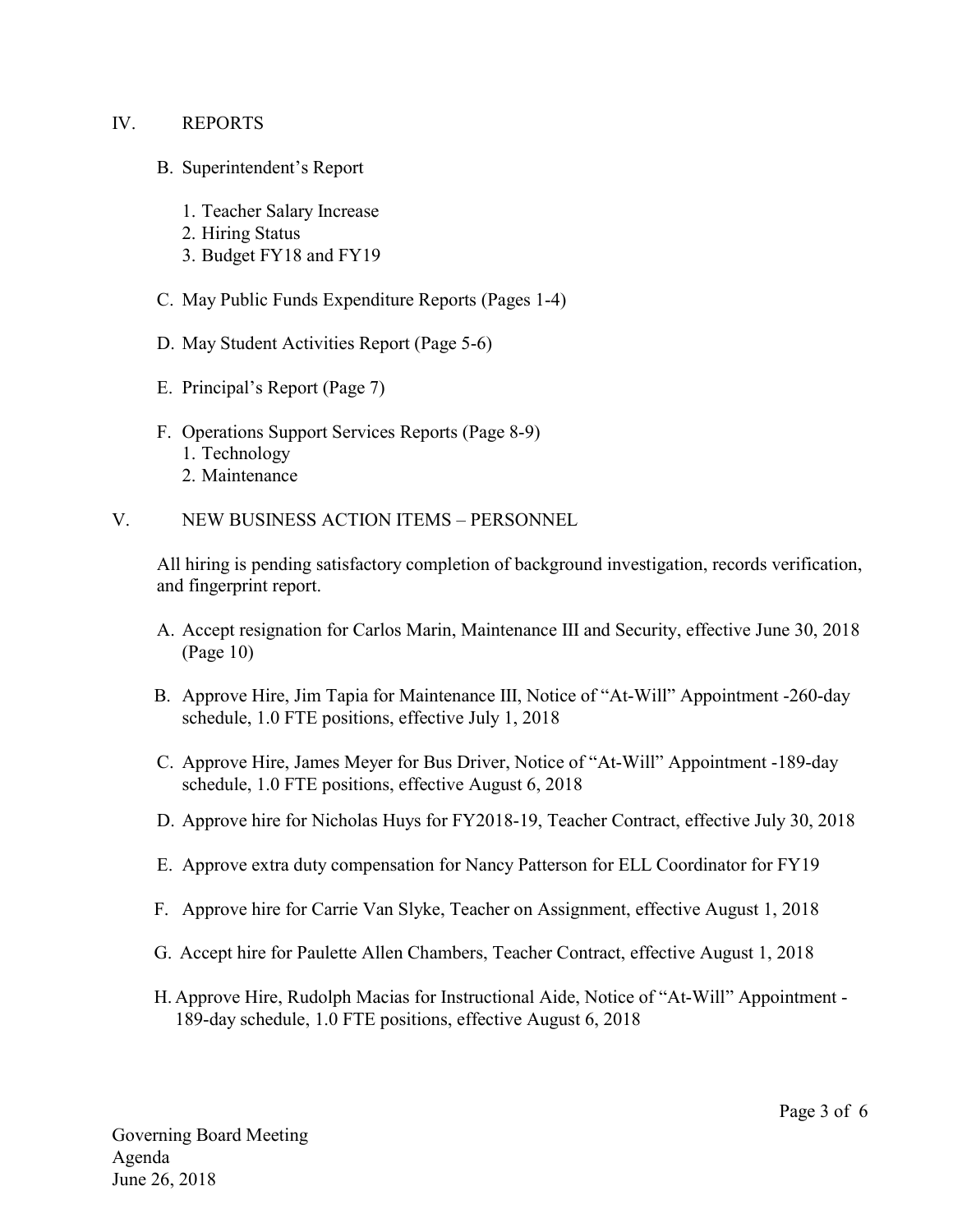- I. Approve hire for 2018-19, Notice of Substitute Food Service Appointment and Notice of Substitute Maintenance Appointment for:
	- 1. Substitute Maintenance, Leticia Luna
	- 2. Substitute Food Service, Leticia Luna
	- 3. Substitute Food Service, Lucia Mancilla
	- 4. Substitute Maintenance, Elizabeth Pena
- J. Approve extra-duty compensation for Mariela Medel for beginning of the year preparation for FY 19
- K. Approve extra-duty compensation for Food Service as needed in FY19.

L. Accept the definition of "teacher" in SESD as following Reeves v. Barlow, 227 Ariz. 38, 251 P.3d 417 (App. 2011), the Arizona Attorney General defined "teacher" as someone who holds a valid teaching certificate issued by the Arizona State Board of Education and who is employed "to provide instruction to students related to the school's educational mission." "Teacher" includes a certificated individual who devotes at least 50% of his or her time to "classroom teaching." A.R.S. § 15-501 (2); 15-901 (B)(5).

M. Approve the contract addendum for Certified Staff for the 2018-2019 school year with an increase of 7% to the base salary for each certificated teacher. (Pages 11-12)

### VI. NEW BUSINESS ACTION ITEMS – BUSINESS

### A. Ratify approval of payroll vouchers

- 1. PV24 \$138,498.23
- 2. PV25 \$137,836.57

### B. Ratify approval of expense vouchers

- 1. EV1836 \$4,068.56
- 2. EV1837 \$88,096.25
- 3. EV1838 \$23,280.53
- 4. EV1839 \$21.53
- C. Approve the FY 2018-19 Proposed Expenditure Budget and approve publication of the budget summary and meeting notice. (Front pocket)
- D. Approve adoption of selected curriculum materials after sixty (60) day review per Policy IJJ/IJK Textbook/Supplementary Materials Selection and Adoption.
	- 1. Houghton Mifflin Harcourt-Go Math 2015-Grades K-8
	- 2. Houghton Mifflin Harcourt-Collections Language Arts-Grades 7-8
	- 3. McGraw Hill Education-Reading Wonders-Grades K-6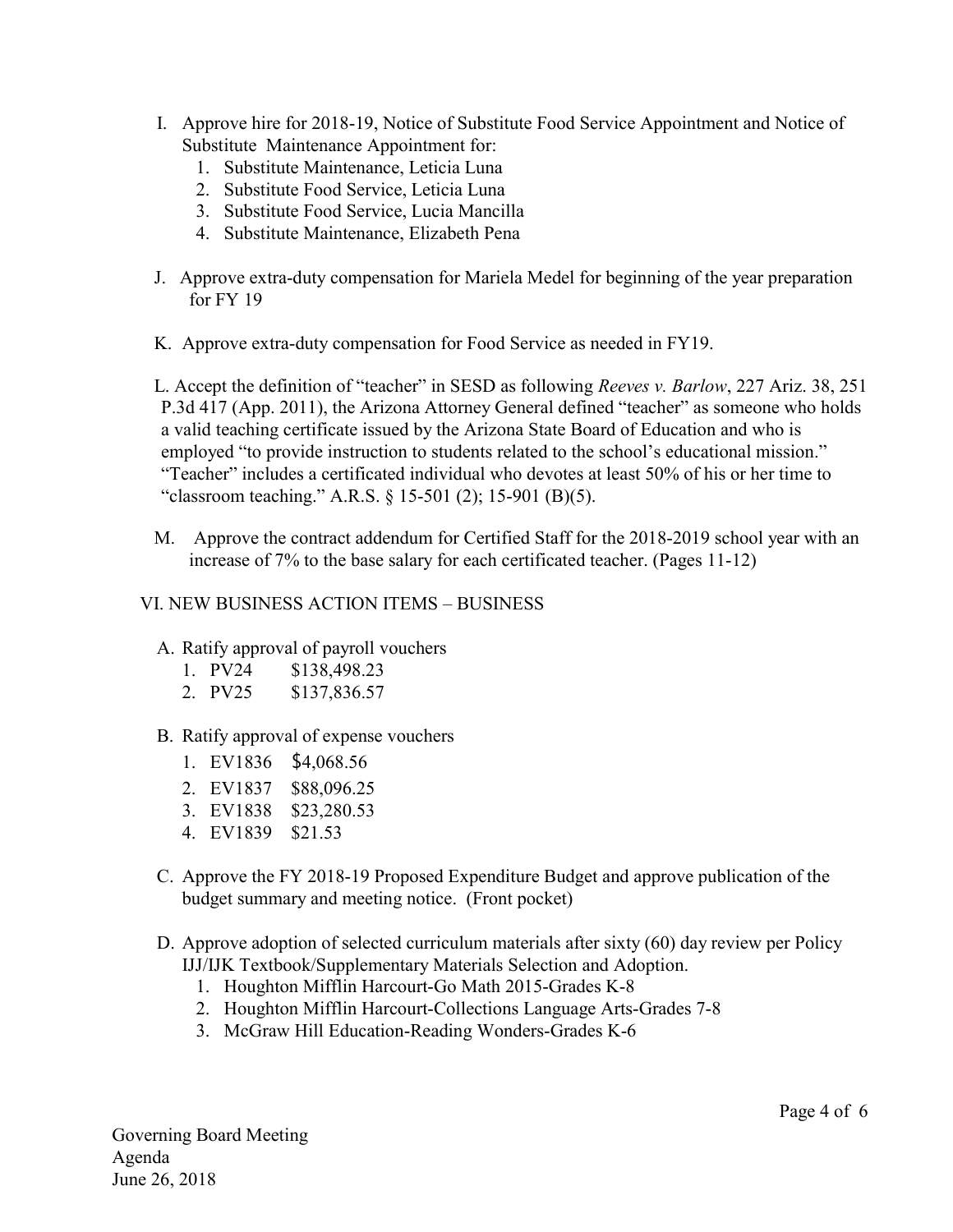- E. Adopt FY 2018-19 resolutions: (Pages 13-15)
	- 1. Authorizing the Superintendent to certify projected ending cash balance.
	- 2. To order payroll and expense vouchers between governing board meetings.
- F. Approve the letter of declaration that the District will issue less than \$10 million in total debt during the 2019 calendar year. (Page 16)
- G. Approve Erlinda Martinez, Business Services II, as Student Activities Treasurer; and Chris Lineberry, Principal, as Assistant Treasurer for FY 2018-19.
- H. Approve FY 2018-19 checking accounts, designate superintendent as custodian, and authorize Melissa Sadorf as signer:
	- 1. Revolving \$2,000 limit
	- 2. Auxiliary \$1,000 limit
	- 3. Payroll Clearing for IRS Sections 403(b) and 457 \$1,000 limit
	- 4. Food Service Clearing
	- 5. Student Activities
- I. Approve the FY 2018-19 participation in the following purchasing cooperatives:
	- 1. ASPIN/Mohave
	- 2. Mohave Educational Services Cooperative, Inc. (MESC)
	- 3. U.S. Communities
	- 4. The Cooperative Purchasing Network (TCPN)
	- 5. Greater Phoenix Purchasing Consortium of Schools (GPPCS)
	- 6. Strategic Alliance of Volume Expenditures (SAVE)
	- 7. Arizona State Procurement
	- 8. National IPA Cooperative Purchasing Program
	- 9. 1 Governmental Procurement Alliance Purchasing Group
- J. Approve \$1 extracurricular activity fee per child participating in one or more 2018-19 extracurricular activities.
- K. Approve the Intergovernmental Agreement for Provision of Services by the Pinal County Recorder and Elections Department for the Governing Board Elections to be held in and for the Stanfield Elementary School District No. 24 of Pinal County, Arizona on November 6, 2018 (Pages 17-23)

L. Approve the FY19 Capital Plan Submission to the Arizona School Facilities Board (Pages 24-25)

M. Approve the Stanfield Elementary School 2019-20 Calendar (Page 26)